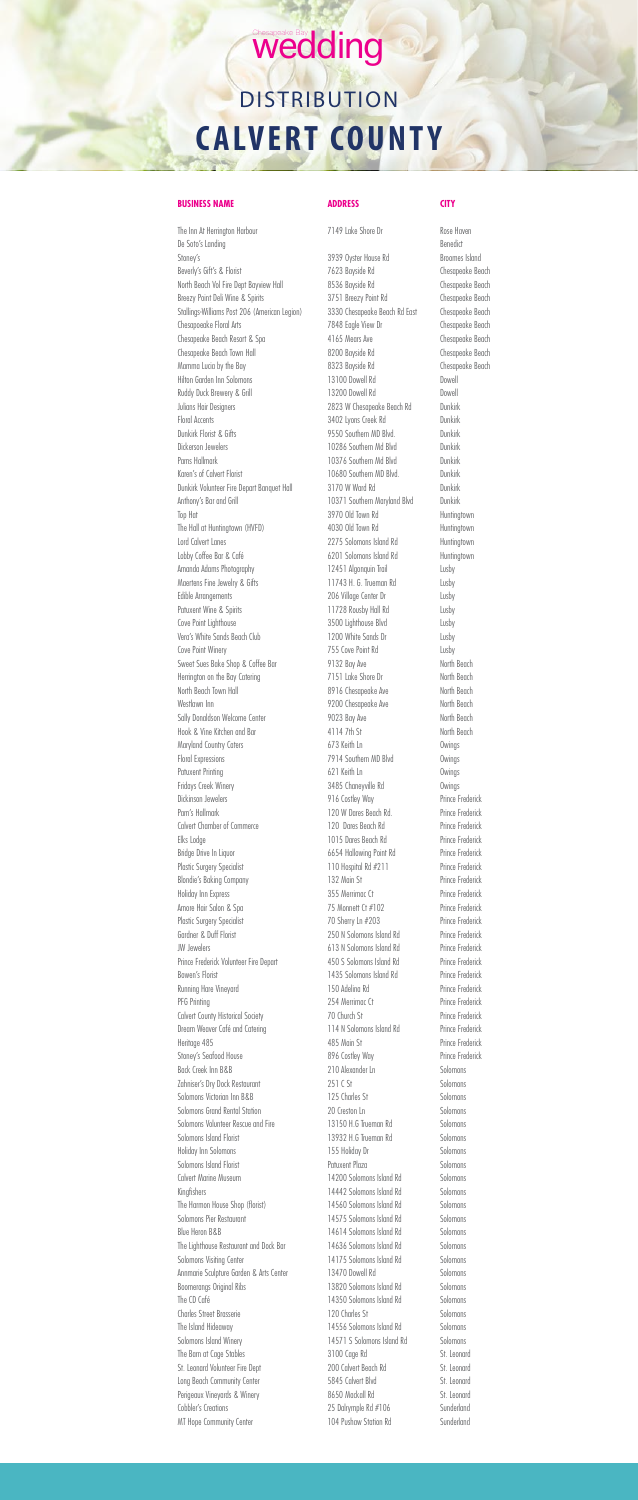Bel Alton Volunteer Fire Dept 60 million 19765 Bel Alton Newtown Rd Bel Alton Benedict Volunteer Fire Dept 18210 Hyatt Ave Benedict Bryans Rd Volunteer Fire Dept **3099** Livingston Rd Bryans Road Shymansky's Marina & Seafood 16320 Cobb Island Rd Cobb Island Scuttlebutts 12320 Neale Sound Dr Cobb Island The Rivah Waterfront **12364 Neale Sound Dr** Cobb Island Pirate's Den Marina **12364 Neale Sound Dr** Cobb Island Kilinski's Catering **15130 Potomac River Dr** Cobb Island Island Wedding Cake Creations 16302 Swann Dr Cobb Island Jameson-Harrison Post 238 (American Legion) 6265 Brandywine Rd Hughsville Flower Basket 4340 Indian Head Hwy Indian Head American Legion and Communicant Communication A345 Livingston Rd Indian Head Potomac Heights Volunteer Fire Dept 73 Glymont Rd Indian Head Clarity Coffee House **Allace House** 4175 Indian Head Hwy **Indian Head** Swan Point Country Club 11550 Swan Point Blvd Swan Point Illusions Salon 404 Charles St La Plata Centerpiece Boutique **406 Charles St** La Plata Birds of a Feather Photography 406 Charles St #200 La Plata Charles Street Bakery 607 Charles Street Bakery 507 Charles St Studio Three Flowers **Example 2018** Studio Three Flowers **La Plata** Harry White Wilmer Post 82 (American Legion) 6330 Crain Hwy La Plata Holiday Inn Express 6860 Crain Hwy La Plata Best Western La Plata Communication of the GOO Crain Hwy La Plata Davis Florist La Plata Gateway Florist Carrier Content of Galley Dr Cateway Florist La Plata Joson Fine Jewelry 113 La Grange Ave B La Plata College of Southern Maryland **8730 Mitchell Rd** La Plata Tenth District Fire Dept 7035 Poorhouse Rd La Plata La Plata Fire Dept 911 Washington Ave La Plata Bliss in the Barn Carries in the Barn Carries in the Barn Carries in the Barn Carries in the Barn Carries in the Barn Carries in the Barn Carries in the Barn Carries in the Barn Carries in the Barn Carries in the Barn Carr Serendipity Bridal **304 Charles St** La Plata Bridal Secrets 403 E Charles St La Plata Therapeutic Massage and Wellness 203 Centennial St, Ste 107 La Plata Advance Dermatology of Southern MD 101 Centennial St Ste H La Plata Charles County Chamber of Commerce 101 Centennial St, Ste A La Plata Captain John's Crab House 2008 16215 Cobb Island Rd Newburg Welcome Center **12480 Crain Hwy** Newburg Newburg Volunteer Rescue Squad and Fire Dept 12245 Rock Point Rd Newburg Weatherly Farm Newburg 14145 Banks Odee Rd Newburg Charles County Office of Tourism 8190 Port Tobacco Rd Port Tobacco Port Tabacco Marina and Restaurant 7536 Shirley Blvd Port Tobacco Mr Tire 2225 Crain Hwy Waldorf Elaine's Flowers & Gifts 2242 Crain Hwy Waldorf Golden Renaissance Jewelry **2591 Crain Hwy** Waldorf Walforf Jaycees - Community Cnter 3090 Crain Hwy Waldorf Courtyard Marriot 3145 Crain Hwy Waldorf Talley Jewelry Charles Communication of the S200 Crain Hwy #102 Edible Arrangements **3332 Crain Hwy #A** Waldorf Holiday Inn Express The Court 201370 Days Court Court Maldorf National Floral Supply 3825 Leonardtown Rd Ste 4 Waldorf Littman Jewelers 11110 Mall Cir E-12 Waldorf

| Kay Jewelry                         | 11110 Mall Cir P-7                  | Waldorf             |
|-------------------------------------|-------------------------------------|---------------------|
| J. B. Robinson Jewelers             | 11110 Mall Cir P-10                 | Waldorf             |
| Shaw's jewelers                     | 11110 Mall Cir 0-3                  | Waldorf             |
| Vogel's Flowers                     | 12532 Mattawoman Dr                 | Waldorf             |
| <b>Walls Bakery</b>                 | 2260 Old Washington Rd              | Waldorf             |
| Country Florist                     | 3040 Old Washington Rd              | Waldorf             |
| Don J Fontana MD                    | 3500 Old Washington Rd Ste          | Waldorf             |
| Troy's Florist                      | 32610 Old Washington Rd             | Waldorf             |
| Middleton Hall                      | 4045 Renner Rd                      | Waldorf             |
| Galleria Salon                      | 161 St. Patrick's Dr.               | Waldorf             |
| David's Bridal                      | 3020 Waldorf Market Pl              | Waldorf             |
| Jared - Galleria of Jewelry         | 3088 Waldorf Market Pl              | Waldorf             |
| Hampton Inn by Hilton Waldorf       | 3750 Crian Highway                  | Waldorf             |
| Hilton Garden Inn Waldorf           | 10385 O'Donnell Place               | Waldorf             |
| Travel Leaders                      | 3290 Old Washington Rd              | Waldorf             |
| Residence Inn by Marriott           | 3020 Technology Place               | Waldorf             |
| Massage Envy Spa                    | 3031 Festival Way                   | Waldorf             |
| <b>Planet Fitness</b>               | 3245 Plaza Way                      | Waldorf             |
| Svetness Fitness and Nutrition      | 12110 Ell Lane                      | Waldorf             |
| Upper Level Fitness Club            | 3985 St. Charles Parkway Ste. E-201 | Waldorf             |
| Dental Boutique of Waldorf          | 3010 Crain Hwy, Ste 202             | Waldorf             |
| Mid-Atlantic Skin Surgery Institute | 173 St. Patrick's Dr, Ste 201       | Waldorf             |
| Grille No. 13/Sugar Lips Cakery     | 3016 Waldorf Market Pl              | Waldorf             |
| Simply Cakelicious Cake             | 3981 St. Charles Parkway            | Waldorf             |
| White Plains Family Dentistry       | 4255 Altomont PI - Ste 204          | <b>White Plains</b> |
| Serendipity Bridal                  | 10665 Stanhaven Pl Ste 101          | <b>White Plains</b> |
| <b>Tailor Express Services</b>      | 10665 Stanhaven Pl, Ste 311         | <b>White Plains</b> |
| Creative Expressions Florist        | 10541 Theodore Green Blvd           | <b>White Plains</b> |
| Milloff's Catering                  | 4210 Danville Rd                    | Brandywine          |
| Robin Hill Farm & Vinevard          | 15800 Croom Rd                      | Brandywine          |

# Chesapeake Bay<br>Wedding **DISTRIBUTION**

## **CHARLES COUNTY**

### **BUSINESS NAME ADDRESS CITY**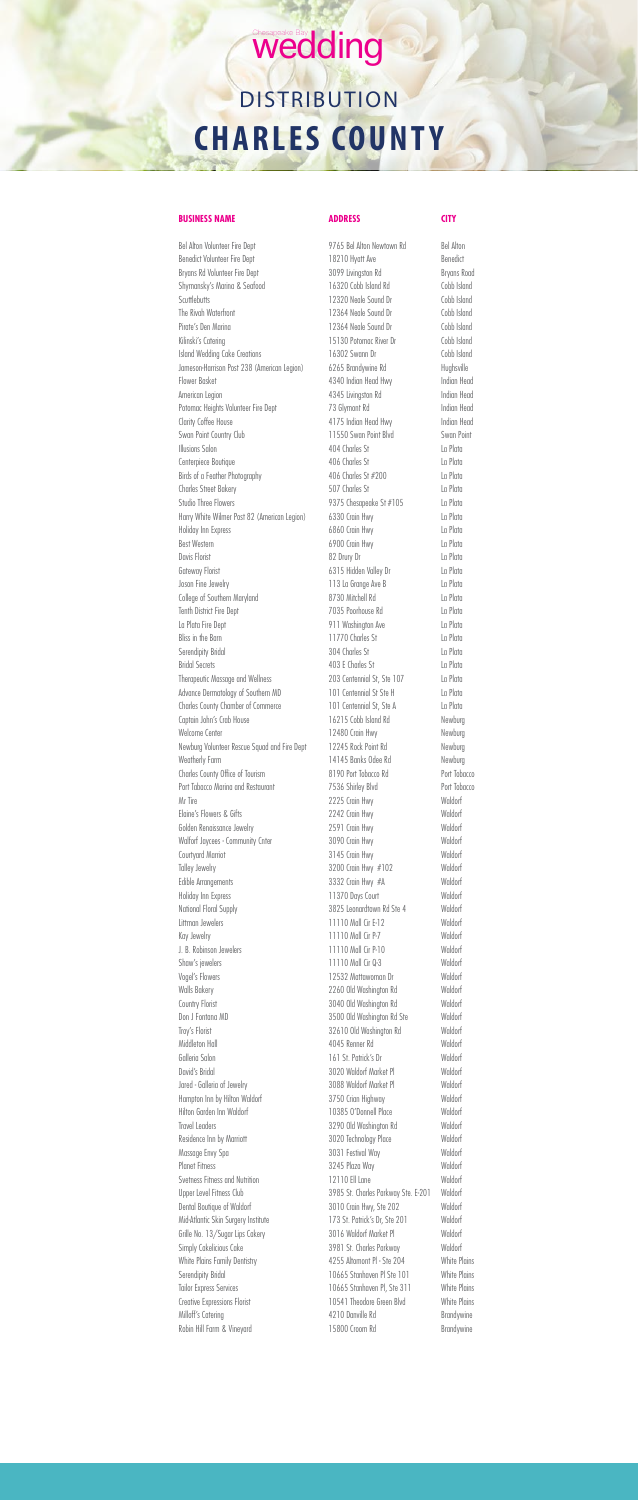### wedding

## **DISTRIBUTION ST. MARY'S COUNT Y**

### **BUSINESS NAME ADDRESS CITY**

Captain Sam's **22664 Colton Point Rd** Bushwood Ocean Hall Events **36889 Bushwood Wharf Rd** Bushwood Holiday Inn Exprss & Suites 45260 Abell House Ln California G&H Jewelers California Jill Christine Design & Photography 43953 Camellia Dr California Bay District Vol Fire Department (California) 45774 Fire Department Ln California Rick"s Jewelers California LaQuinta Inn 22769 Three Notch Rd California Super 8 Motel California Bella Salon & Spa 23105 Three Notch Rd Suite F California VFW Post 2632 23283 Three Notch Rd California Country Inn & Suites by Carlson 44941 Worth Ave California Bollywood Masala & Bakery 23418 Three Notch Rd California The Beanery Café & Bakery 22741 Three Notch Rd California Red Roof Inn California Lower Notley Hall Farm 36290 Notley Manor Ln Chaptico Southern Maryland Statuary (florist) 29890 Three Notch Rd Charlotte Hall TC Martin Jewelers **30105** Three Notch Rd Charlotte Hall Cool Beanz Coffee 29948 Three Notch Rd Charlotte Hall Dennis Point Marina 46555 Dennis Point Way Drayden Travel Leaders 22325 Greenview Parkway Great Mills Sunshines Catering Company 23950 Arunah Way Hollywood Hollywood Volunteer Fire Dept 24801 Three Notch Rd Hollywood Historic Sotterley **Material Society** 44300 Sotterley Ln **Hollywood** Printing Press Inc **Alle Auditor** 41690 Courthouse De **Leonardtown** Towne Florist Contract Contract And All ADO Fenwick St Leonardtown David's Flowers **Allows** 41656 Fenwick St Leonardtown College of Southern Maryland - Leonardtown Campus 22950 Hollywood RD Leonardtown Fitzie's Marina Restaurant & Pub 23511 Hollywood Rd Leonardtown Leonardtown Volunteer Fire Dept 22733 Lawrence Ave Leonardtown Todays Bride and Formal Wear 46300 Lexington Village Way Ste 1 Leonardtown Kay Jewelers **Acknowledge May Stee** 102 Leonardtown **Acknowledge 102** Leonardtown Port of Leonardtown Winery 23190 Newtowne Neck Rd Leoanrdtown Executive Inn & Suites 6 2001 100 2008 41655 Park Ave Leonardtown Breton Bay Golf Course & Recreation 21935 Society Hill Rd Leonardtown Heritage Chocolate Shop 22699 Washington St. Leonardtown Olde Brenton Inn 21890 Society Hill Rd Leonardtown Kenny's Flowers **Example 22765** Washington St Leonardtown Social Coffee House **41658 Fenwick St** Leonardtown Guenther's Bistro and Fine Wines & Spirits 25470 Point Lookout Rd, Ste B Leonardtown Kevins Corner Kafe Seafood House 24509 Point Lookout Rd Leonardtown Smokey Joe's on the Town 22845A Washiongton St Leonardtown Home2 Suites by Hilton 22175 FDR Blvd Lexington Park Blue Wind Gourmet 22803 Gunston Dr Lexington Park Bay District Vol Fire Department Social Hall Rental 46900 South Shangri-La Dr Lexington Park Comfort Inn & Suites **21885** Three Notch Rd Lexington Park Fairfield Inn by Marriott Lexington Park 22119 Three Notch Rd Lexington Park Hampton Inn 22211 Three Notch Rd Lexington Park Towne Place Suites by Marriott 22520 Three Notch RD Lexington Park Days Off Deli & Grill/Day's Off Catering 22608 Three Notch Rd. Suite 3 Lexington Park Twist Wine & Spirits 22608 Three Notch Rd. Suite 3 Lexington Park Cole Travel **Cole Travel** 2001 1204 Cole Travel 2012 146924 Shangri-La Dr St. Mary's County Chamber of Commerce 22738 Maple Rd Lexington Park Elements- Eatery & Mixology 46580 Expedition Dr Lexington Park Wicomico Shores Golf Course & Clubhouse 35794 Aviation Yacht Club Rd Mechanicsville Flora Corner Farm 28385 Flora Corner Rd Mechanicsville Mechanicsville Volunteer Fire Dept 28165 Hills Club Rd Mechanicsville Elite Beatz Entertainment 38595 Little Ranch Ln Mechanicsville Four Seasons Travel **Accord 28799 Three Notch Rd** Mechanicsville Scarborough Farm Flowers 25540 Friendship School Rd Mechanicsville The Foxy Fish Mechanicsville 28976 Three Notch Rd Mechanicsville Ruddy Duck Seafood & Alehouse 16800 Piney Point Rd Piney Point Island Inn & Suites 16810 Piney Point Rd Piney Point Ridge Volunteer Fire Dept 13820 Point Lookout Rd Ridge Woodlawn Farm **16040 Woodland Dr** Ridge Mary's Hope on Church Cove 2006 2006 18050 Church Cove Ln The Inn at Brome Howard **18281** Rosecroft Rd St. Mary's City St. Mary's Campus Store - St. Mary's College of Maryland 47645 College Dr St. Mary's City St. Mary's College **18592 E.** Fisher Rd. St. Mary's City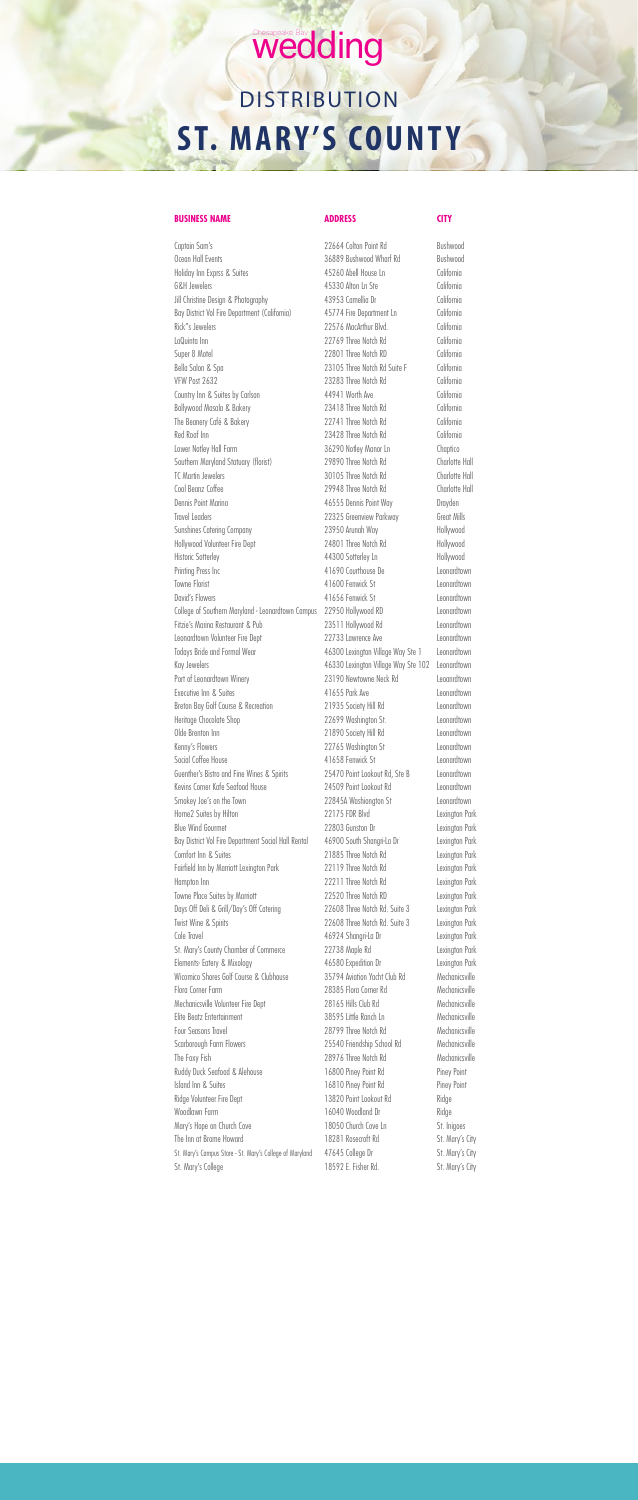## Wedding

## **DISTRIBUTION ANNE ARUNDEL COUNTY**

### **BUSINESS NAME ADDRESS CITY**

Pirates Cove 600 Contracts Cover 4817 Riverside Dr 600 Collesville Captain Salem Avery Museum 1418 E West Shady Side Rd Shady Side Jackie's Design Hair & Skin Studio 4 Annapolis St. Annapolis Little Treasury Jewelers 2506 New Market Ln Gambrills Old South Country Club 699 Marlboro Rd Lothian Sweet Hearts Patisserie **1410 Forest Dr** Annapolis Willow Oak Flower and Herb Farm 8109 Telegraph Rd Severn Wimsey Cove Framing & Fine Art Printing 209 Chinquapin Round Rd #101 Annapolis Djawdan Center 200 Harry S. Truman Pkwy Ste 210 Annapolis Nancy Hammond Editions 192 West St Annapolis Annapolis Visitors Center **26 West St Annapolis** Harry Browne's **Annapolis** 66 State Cicle **Annapolis** Boatyard Bar & Grill **Annapolis** 400 Fourth St Annapolis Brian Boru **189 Ritchie Hwy** Severna Park Café Normandie **Annapolis** 185 Main St Annapolis Chart House 200 Second St Annapolis Federal House Bar & Grille **22 Market Space** Annapolis Grapes Wine Bar 1410 Forest Dr Annapolis Annapolis Waterfront Hotel **80 Compromise St** Annapolis Best Western Annapolis **2520 Riva Rd** Annapolis Country Inn & Suites **2600 Housley Rd Annapolis** Courtyard by Marriott 2559 Riva Rd Annapolis Crowne Plaza Annapolis **173 Jennifer Rd** Annapolis DoubleTree by Hilton 210 Holiday Ct Annapolis Hampton Inn & Suites **124 Womack Dr** Annapolis Hilton Gardon Inn 305 Harry S. Truman Pkwy Annapolis Hilton Garden Inn Downtown 174 West St. Annapolis Zachary's Jewelers **100 Main St** Annapolis Blanca Flor Silver Jewelry **34 Market Space** Annapolis Wine Cellars of Annapolis **1410 Forest Dr** Annapolis

Homestead Gardens 743 W Central Ave Davidsonville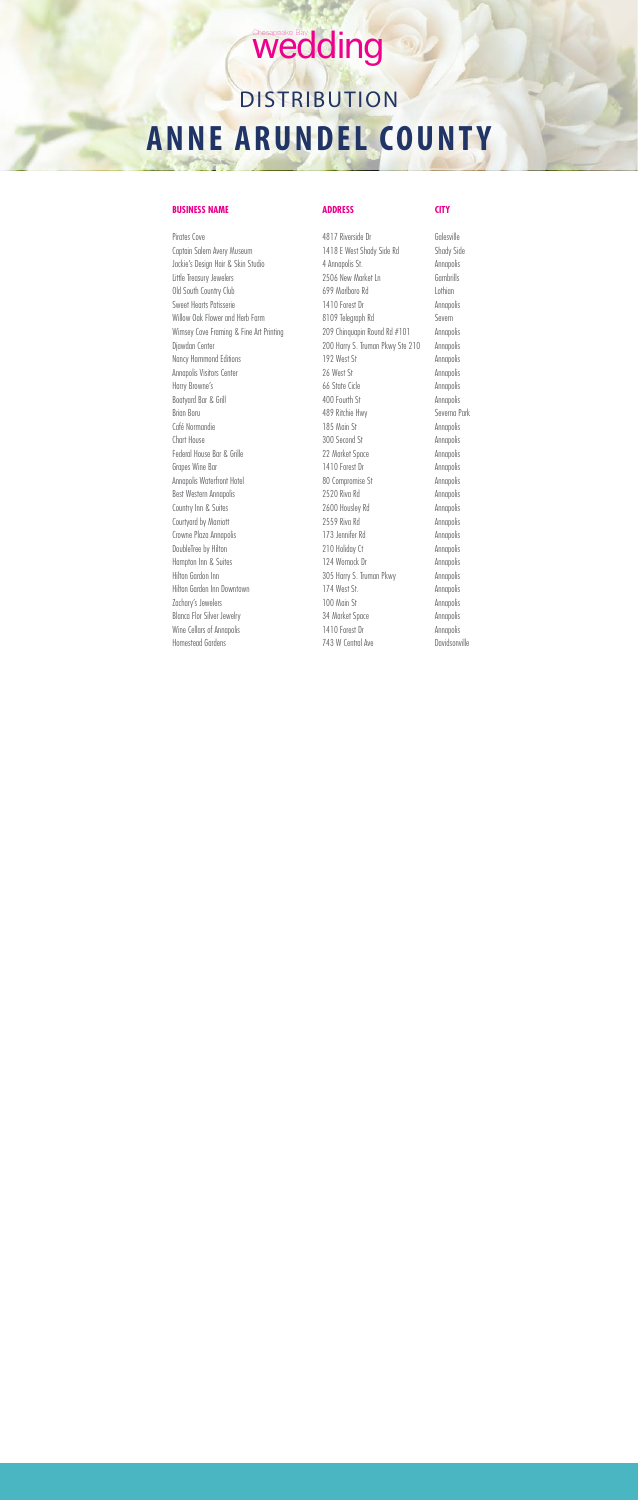## Wedding

## **DISTRIBUTION CAROLINE COUNTY**

### **BUSINESS NAME ADDRESS CITY**

Denton YMCA Denton Plaza Denton Plaza Best Western Inn 521 Fleetwood Rd Denton Caroline County Chamber of Commerce 9194 Legion Rd #1 Denton Caroline County Tourism **10219** River Landing Rd Denton Choptank River Yacht Club 10287 River Landing Rd Denton Caroline County Parks and Rec 101 S 4th St Denton Bullocks Deli **Access 2018** Access 422 N 6th St (Plaza Shopping) Denton Turning Point Denton Number 2019 Gay Street Nich's Coffee Shop 5 N 3rd St Denton Chesapeake Culinary Center & Shore Gourmet 512 Frankin St Denton 404 Taphouse Denton Plaza, Route 404 Denton Market Street Public House 200 Market St Denton Harry's on the Green 4 S First St. Denton What's New Shop 224 Market St Denton Patti's Petals Florist & Gifts 219 Market St Denton Jan Baker's Fourth Street Gallery 12 N 4th St Denton Joviality Gifts **Denton 214 Market St** Denton Sweetly Made Bakery **323 Market St** Denton Heaven Sent Gifts & Thrifts 301 Old Towne Rd Goldsboro Greensboro Visitors Gallery 209 N Main St Greensboro Greensboro Florist Creensboro Creensboro 103 W Sunset Ave Greensboro Greensboro Greensboro Pharmacy **102 N Main St** Greensboro VFW Post 5246 2630 Veterans Dr Federalsburg Seaberry Farm **2770** Wright Rd Federalsburg Faulkner Branch Cidery & Distilling and the 4822 Preston Rd Federalsburg Federalsburg The Sewing Outlet Fabric Shop 121 N Main St Federalsburg Cantner's **Cantner's** 323 Bloomingdale Ave Federalsburg Lucy's Flowers and Gift 100 Bloomingdale Ave Federalsburg Schrader's Bridgetown Manor 16090 Oakland Rd Henderson Country Treasures **208 Main St** Preston The Crow's Nest Preston Nueva Chapter 136 Lednum Ave. Ste 3 J Starr's Flower Barn 5481 Bethlehem Rd Preston Ridgely Pharmacy Ice Cream Parlor 7 W Belle St Ridgely 9 Central Diner Ridgely

Harvest Ridge Winery **ALCO 10 ACCOM AREA** 447 Westville Rd Marydel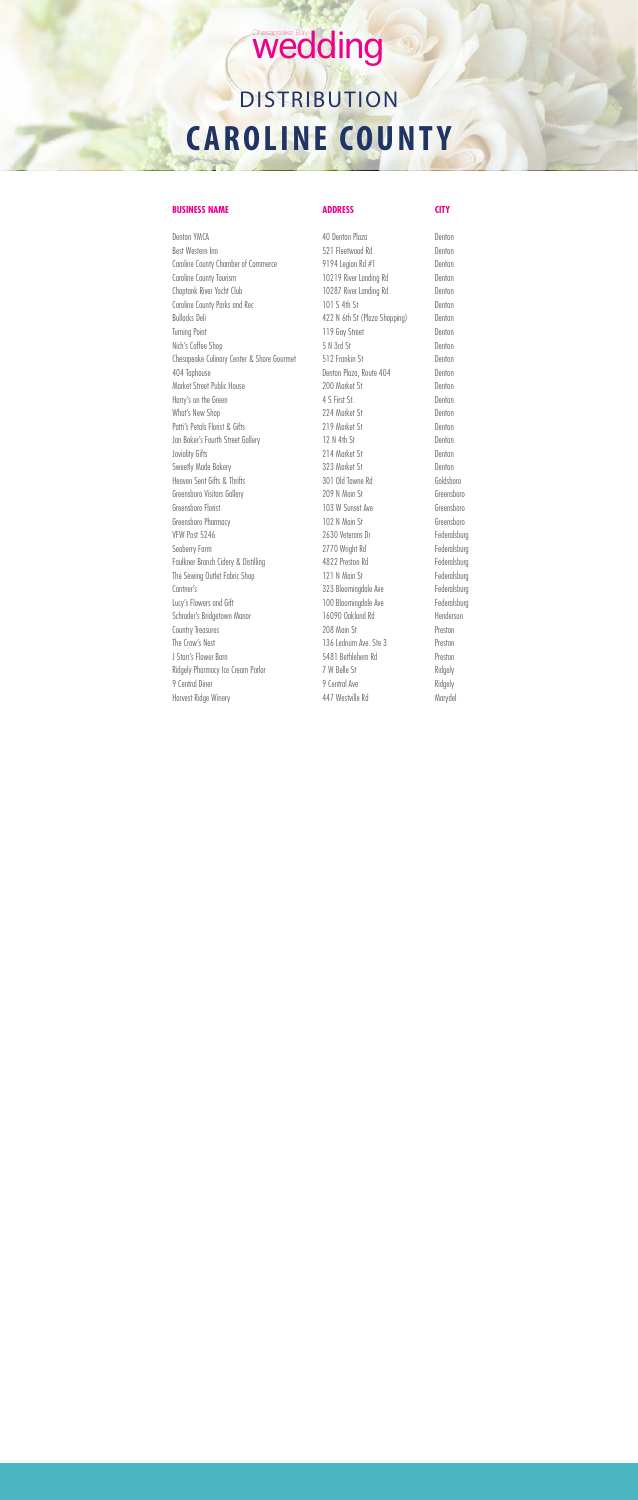## Wedding

## **DISTRIBUTION DORCHESTER COUNTY**

### **BUSINESS NAME ADDRESS CITY**

Cambridge Wine and Spirits **109 Cedar St** Cambridge Flowers N things Cambridge 302 Cedar St Cambridge Marshy Hope Family Services and Services and Superson 813 Chesapeake Dr Cambridge Snappers Waterfront Café 112 Commerce St Cambridge K2 Beverage Store Cambridge Cosby Ave Cambridge Cambridge Yacht Maintenance Co and the 101 Hayward St Cambridge Hyatt Regency 100 Heron Blvd Cambridge Holiday Inn 2715 Ocean Gtwy Cambridge Comfort Inn 2936 Ocean Gtwy Cambridge Bay Country Bakery **Cambridge** 2951 Ocean Gtwy Cambridge Yellow Display Box @ Dorchester Star 519 Poplar St Cambridge Dorchester Chamber of Commerce 528 Poplar St Cambridge Dorchester County Tourism 2 Rose Hill Rd Cambridge Dorchester County YMCA 201 Talbot St Cambridge Portside Cambridge 201 Trenton St Cambridge Dorchester County Parks and Rec 434 Willis St Cambridge RAR Brewing Cambridge Cambridge 504 Poplar St Cambridge Canvasback Restaurant 420 Race St Cambridge Riverside Lodge **1713 Doeller Rd** Fishing Creek Old Salty's Restaurant **2560 Hoopers Island Rd** Fishing Creek American Legion Post243 57 Legion Dr Hurlock Suicide Bridge Restaurant 6304 Suicide Bridge Rd Hurlock Madison Bay Restaurant and marina 4814 Canning House Rd Madison Seasonal Flowers **3538 Bambury Rd** Trappe Monteray Farms Trappe 31693 Clarks Wharf Rd Trappe Garden & Garnish Trappe Salisbury Gift and Garden 6505 Old Trappe Rd Easton

Florals Unique Cambridge Plaza Cambridge Plaza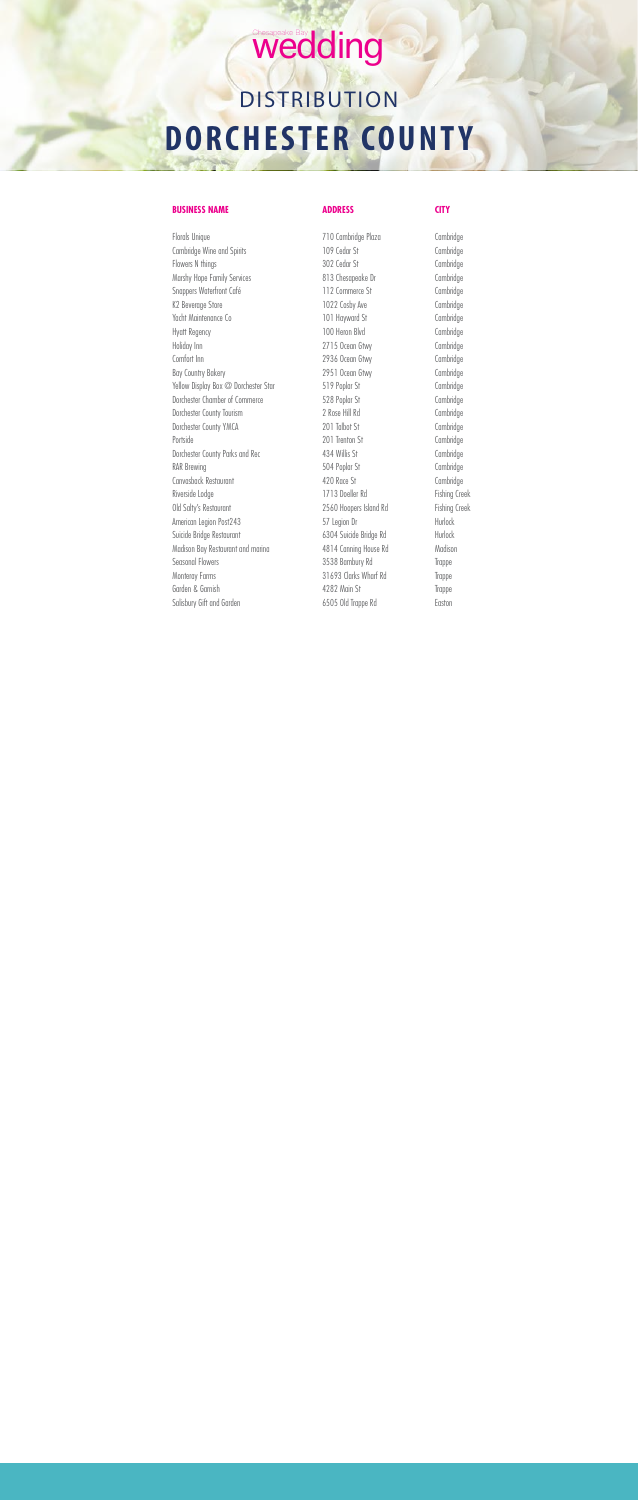## Chesapeake Bay<br>Wedding **DISTRIBUTION KENT COUNTY**

### **BUSINESS NAME ADDRESS CITY**

Kent County News Office **Chestertown** 223 High St Chestertown Brittland Estates **205 Cannon St Stel** Chestertown Occasion Catering **Cannon St** Chestertown 327 Cannon St Chestertown Brampton B&B Inn 25227 Chestertown Rd Chestertown Price Rentals & Events **Exercise 2013** Church Hill Rd Chestertown Clovelly Vineyards **301 Clovelly Ln** Chestertown Kent County Visitors Center/Chamber of Commerce 122 N Cross St Chestertown Eastern Shore Tents & Events 25452 Commerce Ln Chestertown Mears Great Oak Landing Ship Store 22170 Great Oak Landing Rd Chestertown Kent County Tourism Office **Accord ACCOUNTY ACCOUNTED ACCOUNT** Chestertown Chester River Yacht and Country Club 7738 Quaker Neck Rd Chestertown Holiday Inn Express **150 Scheeler St** Chestertown Quality Suites Chestertown 160 Scheeler St Chestertown The Shanty Beach Bar (Tolchester Marina) 21085 Tolchester Beach Rd Chestertown Pip's Liquor Chestertown 1 Washington Sq Chestertown Beverly's Chestertown 11 Washington Sq Chestertown Great Oak Manor 10568 Cliff Rd Chestertown RiverArts **Chestertown** 315 High St #106 Chestertown Evergrain Bread Company **201 High St** Chestertown Figg's Ordinary Chestertown 207 S Cross St #102 The Kitchen at the Imperial 208 High St Chestertown Luisa's Cucina Italiana 849 Washington Ave Chestertown Create Create 2002 Create 113 South Cross St Garfield Center for the Arts 210 High St Chestertown AquaFit AquaFit AquaFit Blank St Stell AquaFit Chestertown Elbe Body **300 S Cross St** Chestertown Flow Salon 61 Chestertown 305 High St Chestertown Kent Athletic and Wellness Center 800 High St Chestertown Chestertown Natural Foods 303 Cannon St Chestertown Spa Angels Boutique & Spa 306 Park Row Chestertown Inn at Mitchell House 8796 Maryland Pkwy Chestertown Anthony's Flowers **Anthony's Flowers** 2200 Church Hill Rd Chestertown The White Swan Tavern **Example 231 High St** Chestertown Bloomin' Wild **Bloomin' Wild Chestertown** 301 S Maple Ave **Chestertown** JJ's Deli & Liquor 511 WashingtonAve Chesertown C-Town Deli & Liquor Store 601 Washington Ave 601 Washington Ave Empty Hangers Consignment 110 S Cross St Chestertown The Bookplate Chestertown 112 S Cross St Chestertown Mimi's Chestertown 307 High St Chestertown 98 Cannon Riverfront Grille 98 Cannon St Chestertown Chester River Wine & Cheese 117 S Cross St Chestertown Gabriel's of Chestertown 207 S Cross St Chestertown Casa Carmen Winery **312 Cannon St** Chestertown Play it Again Sam Chestertown 108 S Cross St. #B Chestertown Boyer's Jewelers **106 S Cross St** Chestertown Images Salon **11433 Still Pond Rd** Worton Georgetown Yacht Basin Store 14020 Augustine Herman Hwy Georgetown Duffy Creek Marina 20 Duffy Creek Ln Georgetown Sassafas Harbor Marine Store 1 George St Georgetown Fish Whistle at The Granary Restaurant 100 George St Georgetown Skipjack Cove Yachting Resort 150 Skipjack Cove Rd Georgetown Kitty Knight Changes in the 14028 Augustine Herman Hwy Georgetown

| 12441 Vansants Corner Rd | Kennedyville |
|--------------------------|--------------|
| 401 Cypress St           | Millington   |
| 4928 Eastern Neck Rd     | Rock Hall    |
| 22759 McKinleyville Rd   | Rock Hall    |
| 20786 Rock Hall Ave      | Rock Hall    |
| 20880 Rock Hall Ave      | Rock Hall    |
| 21270 Rock Hall ave      | Rock Hall    |
| 21318 Rock Hall Ave      | Rock Hall    |
| 21055 W Sharpe Rd        | Rock Hall    |
| 21326 E Sharp St         | Rock Hall    |
| 21309 E Sharp St         | Rock Hall    |
| 20658 Wilkens Ave        | Rock Hall    |
| 21459 Rock Hall Ave      | Rock Hall    |
| 20748 Rock Hall Ave      | Rock Hall    |
| 5735 Main St             | Rock Hall    |
| 5758 Main St             | Rock Hall    |
| 21096 Chesapeake Ave     | Rock Hall    |
| 21435 Rock Hall Ave      | Rock Hall    |
| 21060 Spring Cove Rd     | Rock Hall    |
| 23022 McKinleyville Rd   | Rock Hall    |
| 6002 Lawton Ave          | Rock Hall    |
|                          |              |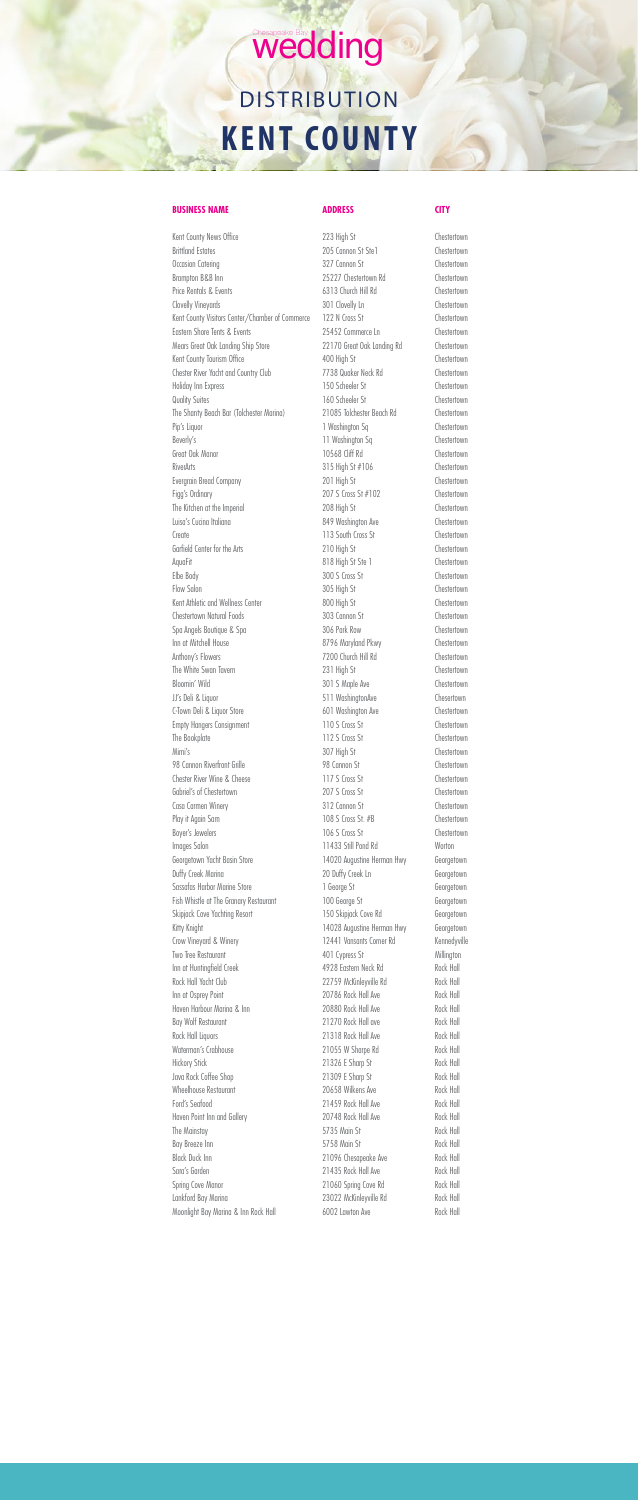## wedding **DISTRIBUTION TALBOT COUNTY**

Best Western Easton **8708 Alicia Dr** Easton Murdoch Gardens Florist **19003** Chapel Rd Easton Relaxation Station **East Commerce Dr East Commerce Dr** Easton Dr. Soulati Dentisty 508 Cynwood Dr Easton Tidewater Inn **101 E Dover St** Easton Studio 2 Hair Salon **101 E Dover St** Easton Silver & Pewer Gifts **14 W Dover St** Easton Easton Elks Lodge 602 Dutchmans Ln Easton Elks Lodge 602 Dutchmans Ln Plastic Surgery Specialist **611 Dutchmans Ln** Easton Fabulous Hair Studio **12 Glenwood Ave Easton** Easton Cycle and Sport **Figure 2018** Faston 723 Goldsborough St Elizabeth Claire Salon 22 N Harrison St Easton Gluten Free Bakery Girl **137 N Harrison St** Easton Head rush 180 Salon **Easton** 9 S Harrison St Easton Talbot County Visitor Center 11 S Harrison St Easton Town of Easton **Easton** 14 S Harrison St **Easton** Talbot Chamber of Commerce 101 Marlboro Ave (suite 53) Easton Jenny's Nailz 101 Marlboro Ave Easton Delmarva jewelry 210 Marlboro Ave Easton Victoria Nails & Spa 210 Marlboro Ave Easton TNT Jewelery 28529 Marlboro Ave Easton Edible Arrangements **28601** Marlboro Ave Suite 106 Easton Ten Perfect Nails/Spa 28601 Marlboro Ave Suite 107 Easton Shapers Salon **Easton** 413 Needwood Ave **Easton** Days Inn **Easton** 7010 Ocean Gtwy **Easton** Hampton Inn Easton Communication and BOS8 Ocean Gtwy Easton Easton Comfort Inn Easton 2012 Comfort Inn 2013 Community 2013 Ocean Gtwy Holiday Inn Express 8561 Ocean Gtwy Easton Talbot County Community Center/Parks & Rec 10028 Ocean Gtwy Faston Hog Neck Golf Course Controller Course Controller No. 20142 Old Cordova Rd Easton Talbot YMCA 202 Peachblossum Rd Easton Town & Country Wine and Liquor 28248 St Michaels Rd Easton Fairfield Inn & Suites **8945** Sunflower Dr Easton Shear The Jeweler **Easton** 22 N Washington St Easton Eden Events **Example 2018** 114 N Washington St **Easton** Harrison Wine & Liquors **Easton** 209 N Washington St Easton Colonial Jewelers **218 N** Washington St Easton Silver Linings **13 S Washington St** Easton Stewart's Catering **Easton** 28 S Washington St Easton The Oaks Waterfont Inn 25876 Royal Oak Rd Easton Magnolia Manor **768 Port St** Easton Mat Life Yoga **114 S Washington St. #104** Easton Shabby Chic Salon **Easton** 115 E Dover St **Easton** Bay Imprint Easton Dwelling & Design entity and the US Goldsborough St Easton Trade Whims **Easton** 15 N Harrison St **Easton** Kirkland Manor **Easton** 27050 St Michaels Rd Easton Academy of Art Museum and the Caston Country of Art Museum and TO6 South St Old Armory (Waterfowl Building) 40 S Harrison St Easton Bartlett Pear Inn **Easton** 28 S Harrison St **Easton** Hair O The Dog Wine & Spirits 219 Marlboro Ave Easton Sullivan Surgery & Spa 1 Goldsborough St. Easton Hill's Café & Juice Bar 30 E Dover St. Easton Mason's Redux 22 S Harrison St. Easton Out of the Fire Easton Contact Contact 22 Goldsborough St. Piazza Italian Market **218 N Washington St** Easton Scossa **8 N Washington St** Easton

**BUSINESS NAME ADDRESS CITY** 

| Sunflowers & Greens           | 11 Federal St.             | Easton          |
|-------------------------------|----------------------------|-----------------|
| The Stewart                   | 3 Federal St               | Easton          |
| <b>Bas Rouge</b>              | 19 Federal St              | Easton          |
| Weather Gage                  | 7 Federal St               | Easton          |
| Bumble Bee Juice              | 13 Federal St              | Easton          |
| Talbot Country Club           | 6142 Country Club Dr       | Easton          |
| Washington Street Pub         | 20 N Washington St         | Easton          |
| Swan Cove Flowers             | 22561 Walkers Turn Rd      | McDaniel        |
| Robert Morris Inn             | 314 N Morris St            | Oxford          |
| Oxford Community Center       | 200 Oxford Rd              | Oxford          |
| Latitude 38                   | 26342 Oxford Rd            | Oxford          |
| Mears Yacht Haven             | 502 E Strand Rd            | Oxford          |
| Tred Avon Yacht Club          | 100 W Strand Rd            | Oxford          |
| Combsberry Inn                | 4837 Evergreen Rd          | Oxford          |
| Capsize                       | 314 Tilghman St            | <b>Oxford</b>   |
| <b>Sweetbay Designs</b>       | 25985 Gosling Lane         | Royal Oak       |
| Fleets's Inn                  | 200 E Chew St              | St. Michaels    |
| Harbor Hideaway               | 208 E Chew St              | St. Michaels    |
| St. Michaels Harbour Inn      | 101 N Harbor Rd            | St. Michaels    |
| Chesapeake Landing            | 23713 St Michaels Rd       | St. Michaels    |
| St. Michaels Visitors Center  | 207 N Talbot St            | St. Michaels    |
| Chesapeake Maritime Museum    | 213 N Talbot St            | St. Michaels    |
| St Michaels YMCA              | 1013 S Talbot St           | St. Michaels    |
| Sams                          | 1110 S Talbot St           | St. Michaels    |
| St. Michaels Motor Inn        | 1228 Talbot St             | St. Michaels    |
| Miles River Yacht Club        | 24750 Yacht Club Rd        | St. Michaels    |
| The Crab Claw                 | 304 Burns St               | St. Michaels    |
| Shore Pedal & Paddle          | 500 S Talbot St            | St. Michaels    |
| Inn at Perry Cabin            | 308 Watkins Lane           | St. Michaels    |
| Graul's Market                | 1212 S Talbot St           | St. Michaels    |
| Gourmet by the Bay            | 415 S Talbot St            | St. Michaels    |
| 208 Talbot                    | 208 N Talbot St            | St. Michaels    |
| <b>Bistro St. Michaels</b>    | 403 S Talbot St            | St. Michaels    |
| Theo's Steaks                 | 409 S Talbot St            | St. Michaels    |
| <b>Black Walnut Point Inn</b> | 4417 Black Walnut Point Rd | Tilghman Island |
| Harrison's Chesapeake House   | 21551 Chesapeake House Dr  | Tilghman Island |
| Tilghman Island Inn           | 21384 Coopertown Rd        | Tilghman Island |
| Characters Bridge Restaurant  | 6136 Tilghman Island Rd    | Tilghman Island |
| Two if by Sea                 | 5776 Tilghman Island Rd    | Tilghman Island |
| Knapps Narrows Marina         | 6176 Tilghman Island Rd    | Tilghman Island |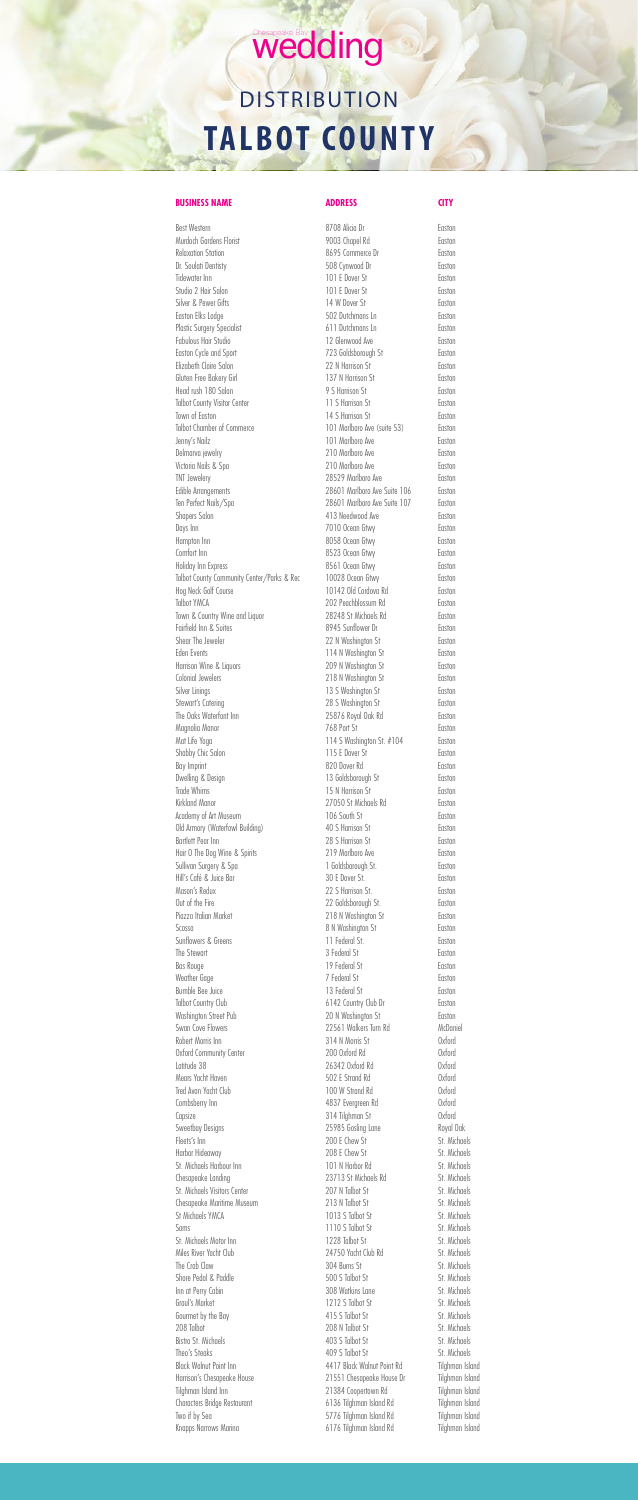Record Observer Office The Controlle 2014 Broadway Centreville Draper Brothers Liquor 2615 Centreville Rd Centreville Catering by Jamie 2012 Communication Centreville Shore Party Rentals **Example 200** Greenville Farm Ln Centreville Sublime Salon 6-10 Centreville 322 Pennsylvania Ave Centreville Cottage Cuts Centreville Maryland Restroom Rentals 10865 Greensboro Rd Centreville Bay Shore Steam Pot **111 E** Water St Centreville Commerce Street Creamery 110 N Commerce St Doc's Riverside Grille 612 Controlled 511 Chesterfield Ave Centreville An Eastridge Garden 60 Centreville Goodwill Volunteer Fire Dept 212 Broadway Centreville Hair Express Centreville Artistic Hair Design **Canadian Commerce St** Centreville Price and Gannon 2448 Centreville Rd Centreville Lion's Den Ice Cream Parlor **Canadian Control** 508 Railroad Ave **Centreville** CD Outdoors Controlle CO Outdoors Centreville Kennard High School Cultural Heritage Center 410 Little Kidwell Centreville Edwards Pharmacy & Gift Center 102 South Commerce St Centreville The Cutting Room and The Cutting Room and The Centreville O'Shucks Irish Pub 122 N Commerce St Centreville TNT Jewelers 500 Abruzzi Dr Chester Levity Hair Salon Chester Plaza The Flower Shop Chester 101 Dundee Rd Chester Eastern Shore Dental Care 22 Kent Towne Market Chester Kent Island Jewelry **1801** Main St Chester Queen Annes Visitor Center/Tourism 425 Piney Narrows Rd Chester Fields of Heather Bakery **1553 Postal Rd** Chester Salon Atelier Chester 1555 Postal Rd Chester Pour House Pub 205 A Tackle Cir Chester Island Flowers 1630 Postal Rd Chester Paula's Fine Jewelry **1807 Postal Rd** Chester Leo DJ Photography 2716 Sherman Dr Chester Kent Island Yacht Club 117 Yacht Club Rd Chester Bada Bean Coffee Shop 800 Abruzzi Dr Chester Frix's Fire Grill Chester No. 2016 1533 Postal Rd Chester The Country Petaller Chester 110 South Piney Rd Chester Splendid Boutique Chester 100 Helfenbein Ln The Gifted Crab & Kent Island Frame Shop 210 Castle Marina Rd Chester Café Sado Chester Chester 205 Tackle Cir Chester Adam's Taphouse Grille 100 Abruzzi Dr Chester Price Community Center 121 Ribbit Hill Rd Church Hill Holiday Inn Express 1020 Kent Narrows Rd Grasonville Harris Crab House 433 Kent Narrows Way Grasonville Seven Seas Yacht Club 1442 Kent Narrows Way 6rasonville Island Athletic Club 448 N Kent Narrow Way Grasonville Annie's 500 Kent Narrows Way Grasonville Best Western Kent Narrows Inn 3101 Main St Grasonville Fisherman's Inn **Fisherman's Inn** 3116 Main St Grasonville Hilton Garden Inn 3206 Main St Grasonville Lippincott Marine 3420 Main St Grasonville Prospect Bay Country Club 311 Prospect Bay Dr W Grasonville Bridges Restaurant 321 Wells Cove Rd Grasonville Narrows **3023 Kent Narrow Way S** Grasonville The Jetty **Channel Cover Cover Cover Cover Cover Cover Cover Cover Cover Cover Cover Cover Cover Cover Cover Cover Cover Cover Cover Cover Cover Cover Cover Cover Cover Cover Cover Cover Cover Cover Cover Cover Cover Cover** The Point at Pintail **101 VFW Ave Grasonville** Wye River Conference Center 600 Aspen Dr 600 Aspen Dr Queenstown Ebb Tide Rentals 400 Melvin Ave Queenstown Kay Jewelers Outlet Center Dr 129 Outlet Center Dr Queenstown Queenstown Harbor Golf 310 Links Ln Queenstown The Point at Pintail 511 Pintail Point Farm Ln Queenstown East Vintage Charm 32025 Flowers Rd Queen Anne Ruthsburg Community Center 105 Damsontown Rd Queen Anne Queenstown Fire House **7110 Main St** Queenstown Kent Manor Inn Stevensville SOO Kent Manor Dr Stevensville Bay Times Stevensville 1101 Butterworth Ct #100 Stevensville Silver Swan Bayside **412 Congressional Dr** Stevensville Queen Anne Marina **Anne Maring Community** 412 Congressional Dr Stevensville Kentmorr Restaurant 1910 Kentmorr Rd Stevensville Piece of Cake 314 Love Point Rd Suite 101 Stevensville Maria's Love Point B&B 1710 Love Point Rd Stevensville Swan Cove Day Spa 102 E Main St Stevensville Studio 107 Hair Salon 107 Market Ct Stevensville Chesapeake Bay Beach Club 600 500 Marina Club Rd Stevensville Bay Bridge Marina **357 Pier One Rd** Stevensville Hemingways (Deliver to Ship Shop) 357 Pier One Rd Stevensville Rustico Restaurant & Wine Bar 1986 100 MB 401 Love Point Rd 5tevensville Oral Surgery Specialists **101 St Claire Pl** Stevensville Oh My Chocolate 617 Thompson Creek Rd Stevensville Smokehouse Grill **Smokehouse Crill** 3 and 3 and 3 and 3 and 4 and 4 and 5 stevensville Cascia Vineyards **1200 Thompson Creek Rd** Stevensville Blackwater Distilling and A05 Cleat St Stevensville Pure Hair & Simply Skin 106 Market Ct Stevensville Wonderland Coffee & Lounge 1243 Shopping Center Rd Stevensville Matapeake Clubhouse & Beach 2010 Sonny Schulz Blvd Stevensville Luke's Grille **388 Thompson Creek Mall** Stevensville Deja Blu Vintage Stevensville 311 Love Point Rd Stevensville Trade Winds Exchange Trade Winds Exchange According to the 400 Love Point Rd Stevensville Half Full Boutique States and A60 Main St #108 Stevensville My Little Studio Stevensville 321 Love Point Rd Stevensville Cup O'Dough 617 Thompson Creek Rd Stevensville Chesapeake Chocolates **202 Island Plaza Court** Stevensville Kent Island Volunteer Fire Dept Hall 1610 Main St Stevensville Rams Head Shore House 600 Main St 600 Main St 600 Main St 51 Stevensville Tangles Hair Studio & day Spa 212 Shopping Center Rd Stevensville

### wedding

## **DISTRIBUTION QUEEN ANNE'S COUNTY**

### **BUSINESS NAME** ADDRESS **CITY**